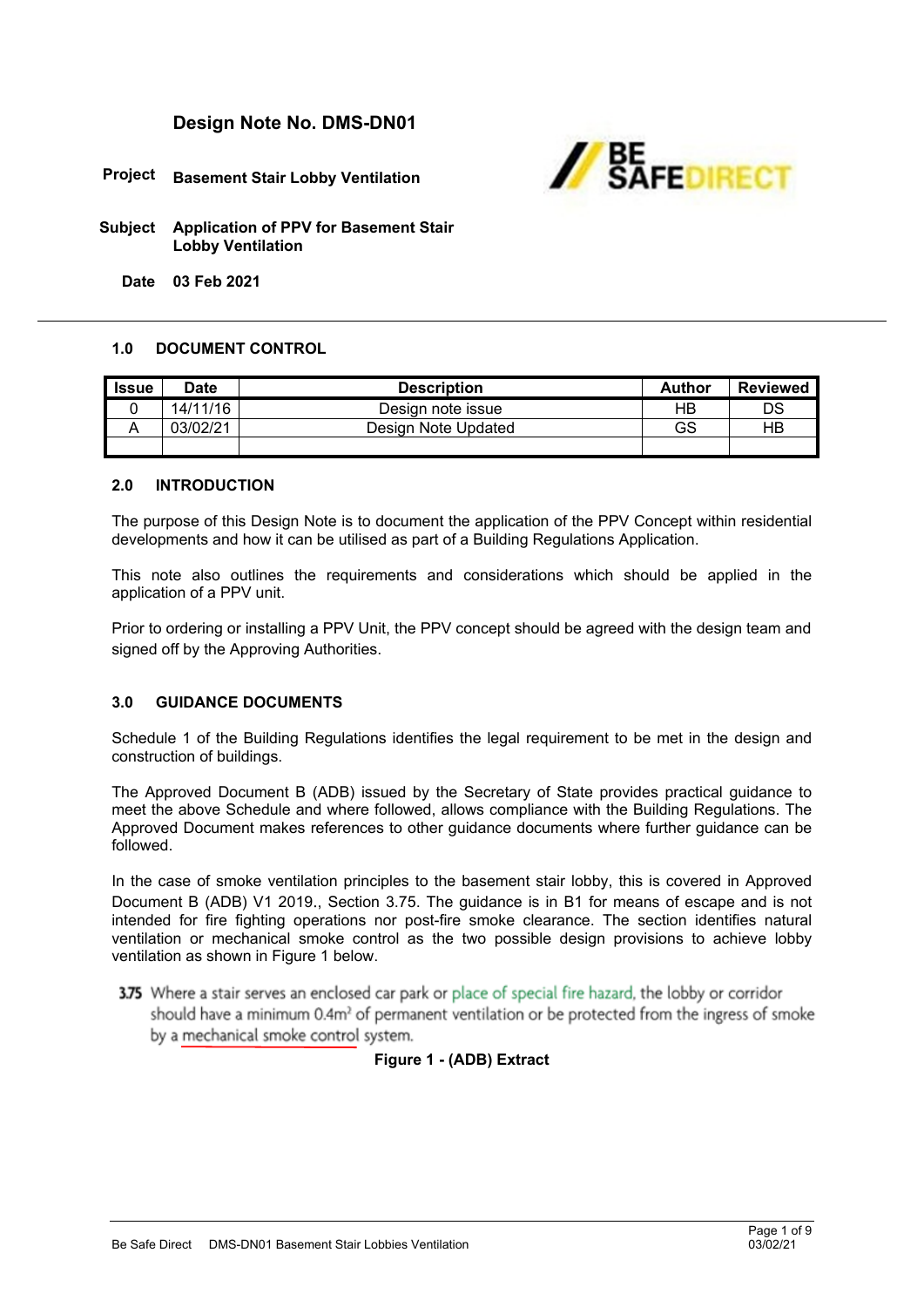The Construction and Approval Bodies identified there was little guidance on meeting mechanical smoke control systems. The Smoke Control Association (SCA), through HVAC set up a working group to develop guidance along with other acceptable solutions.

The SCA Guidance document on Residential Buildings – 2015 identifies the two possible methods to meeting the above mechanical smoke control requirement (positive or negative pressurisation) as shown in Figure 2 below. This SCA guide is a referenced document for smoke control systems design within the British Standards BS9991:2015.

76 Ventilation of lobbies to ancillary accommodation The prescriptive codes recommend for means of escape that ancillary accommodation (e.g. car park or places of special fire hazard) is separated from the staircase by means of a natural ventilated lobby (e.g. where ADB recommends for a small single staircase building a 0.4 m<sup>2</sup> vent). This is normally achieved by a fire rated plenum linking the lobby to the outside of the building allowing any smoke in the lobby to be ventilated.

The natural ventilation cannot always be achieved. An alternative approach may be to use one of the following mechanical ventilation systems.

- 1) Mechanical extraction from the lobby at a rate equivalent to the natural vent and a pressure not exceeding 20 Pa across the lobby doors. The fan discharge should be ducted to the outside.
- Positive pressurisation of the lobby above the surrounding space.

In developing the above system, the replacement air should be taken from the sterile area ensuring smoke is not actively drawn into the lobby. This could be from the staircase or riser and where dedicated active openings are provided, they should be controlled by a local smoke detector.

Duty and standby fans should be provided to ensure the system operates in the event of component failure.

All testing during commissioning should be carried out with the doors closed.

#### **Figure 2 - Smoke Control to Common Escape Routes in Apartment Buildings**

As can be seen from the above, option 2) allows the lobby space to be pressurised to a higher pressure than the surrounding space when the doors are closed. Replacement air is to be taken from the stair or risers. Onward leakage is required from the risk area so the pressure difference can be maintained. Further guidance in the BSEN12101:Part 6 suggests a pressure difference of 50pa for a closed door condition which has become the industrial standard.

This SCA document was prepared by a working Committee from Approving Authorities, Fire Services, Fire Consultants and Manufacturers, similar to British Standard's so a workable solution could be developed that met the requirements of all interested parties. During the drafting stage, the document was circulated to external Fire Services, Building Control & Approved Inspector reprehensive bodies who commented on the draft which was then incorporated within the final document. This process, as with any standard, is intended to allow the concepts to become acceptable and allow easy approval where the guidance is followed.

The Committee who prepared the SCA document were made up of representatives from a cross spectrum of the industry as identified in Figure 3 below. This Code has now become a recognised standard in the design of smoke control systems.

| Acknowledgements                                                                                                                                                                                                                                                                                                                                                              |                                                                                                                                                                                                                                                                                                                                                                                                                                                                                                                                                                                                                                                  |  |  |  |  |  |  |
|-------------------------------------------------------------------------------------------------------------------------------------------------------------------------------------------------------------------------------------------------------------------------------------------------------------------------------------------------------------------------------|--------------------------------------------------------------------------------------------------------------------------------------------------------------------------------------------------------------------------------------------------------------------------------------------------------------------------------------------------------------------------------------------------------------------------------------------------------------------------------------------------------------------------------------------------------------------------------------------------------------------------------------------------|--|--|--|--|--|--|
| Contributions to this guide are gratefully acknowledged from the following people:                                                                                                                                                                                                                                                                                            |                                                                                                                                                                                                                                                                                                                                                                                                                                                                                                                                                                                                                                                  |  |  |  |  |  |  |
| Conor Logan<br><b>Richard Brooks</b><br>David Royle<br>Paul White<br>Andy Bartlett<br><b>Michael Moss</b><br>Benjamin Mossop<br>Paul Compton<br>Hugh Mahoney<br><b>Jan Doncaster</b><br>Gerard Sheridan<br><b>Gary Daniels</b><br><b>Stewart Miles</b><br>Gordon Garrard<br>Paul Grimwood<br>Matthew Ryan<br><b>Guy Foster</b><br>Hugh Mahoney<br>Paul Hanson<br>Will Perkins | Colt International Ltd<br>Advanced Smoke Group Ltd<br>Advanced Smoke Group Ltd<br>Advanced Smoke Group Ltd<br>Belimo Automation UK I td.<br>Belimo Automation UK Ltd<br>City of London Corporation District Surveyors Office<br>Colt International I td<br>Fan Systems Group Ltd<br>Fire and Smoke Solutions Ltd<br><b>Fire Design Solutions Ltd</b><br>Hoare Lea Fire Engineering<br>International Fire Consultants Ltd (IFC)<br><b>JGA Fire Engineering consultants</b><br>Kent Fire & Rescue Service<br>London Fire Brigade<br>London Fire Brigade - Fire Safety<br>PSB UK Ltd<br>Royal Borough of Kensington & Chelsea<br><b>SF Controls</b> |  |  |  |  |  |  |
| Michael Duggan                                                                                                                                                                                                                                                                                                                                                                | Smoke Control Association / FFTA                                                                                                                                                                                                                                                                                                                                                                                                                                                                                                                                                                                                                 |  |  |  |  |  |  |

#### **Figure 3 – Contributors to the SCA Guidance Documents**

The SCA guidance document has gone through revisions with the current 2020 Rev 03 edition providing the same guidance.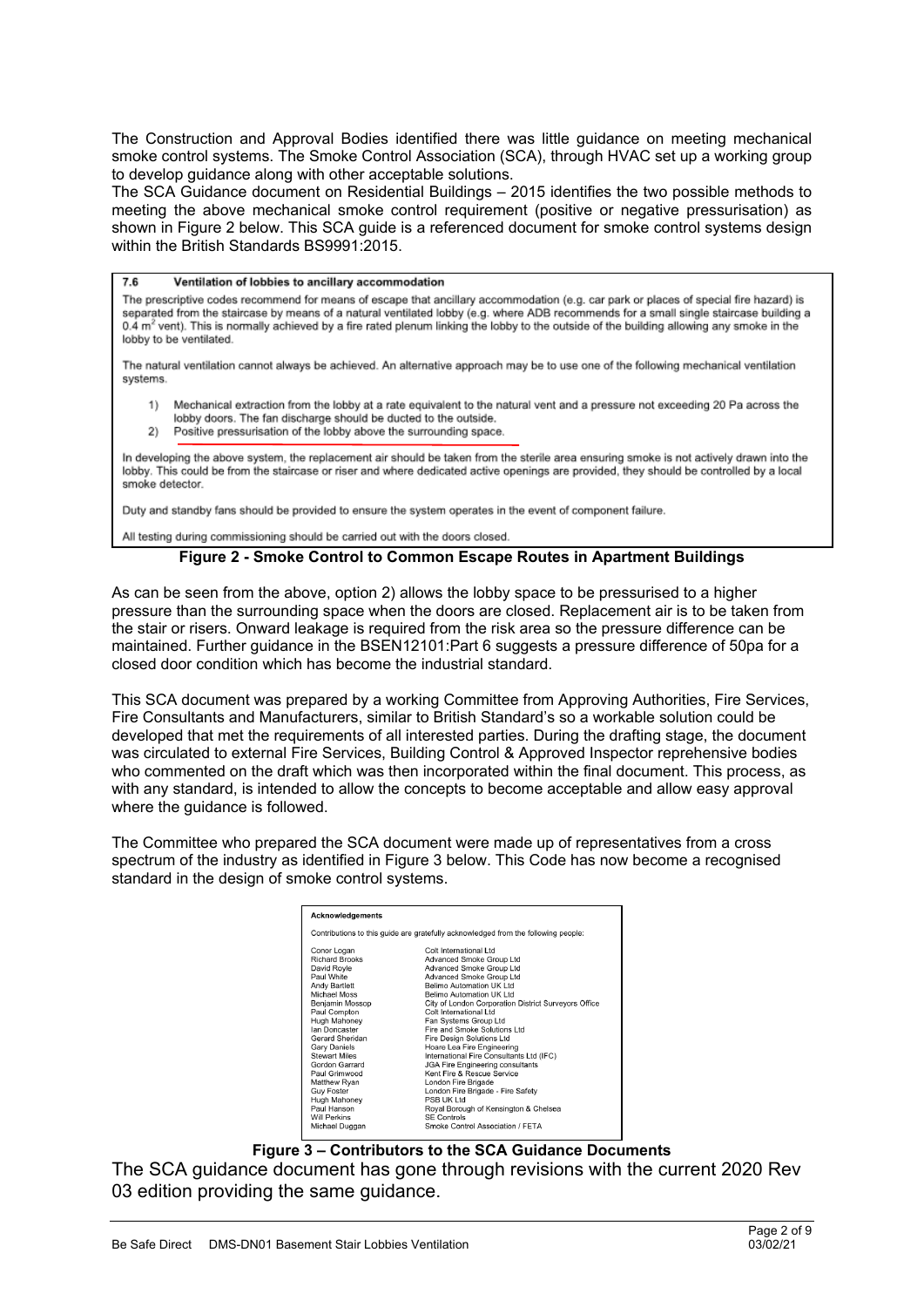## **4.0 CONCEPT OF POSITIVE PRESSURISATION VENTILATION**

As discussed above, PPV involves pressurising the basement lobby to a higher pressure to the car park or places of special fire hazard. The inlet air needs to come from the sterile stair side of the lobby with door leakage into the car park or special fire hazard. This is achieved by locating a PPV unit on the stair wall side which would inject the air into the lobby raising the space to a higher pressure with onward leakage of air into the car park or place of special fire hazard as shown in Figure 4 below. Leakage is required from the risk space such as the car park or stores to the external to ensure the pressure difference is maintained. In order to ensure the pressurised air is kept in the protected lobby, it is always recommended the doors open into the protected pressurise lobby ensuring they remain closed when the PPV unit is running as shown below.

The general principals of pressurisation are outlined in BS EN 12101: Part 6, although basement stair lobbies with closed door requirements only are not addressed in this document. To meet the means of escape requirements of ADB for the closed door condition, the basement lobby would need to be raised to 50pa above that of the car park or places of special fire hazard with the door closed. This 50pa across a closed door has become an acceptable industrial standard and will be utilised with the PPV concept.



**Figure 4 – Lobby Pressurisation Concept**

The unit incorporates duty and standby fans, duty and standby fire dampers, fire detector interface, single phase automatic electrical change over switch, controls, status LED and a volt free contact for  $3<sup>rd</sup>$  party monitoring duty conditions. All the above is located within the decorative PPV enclosure box.

The PPV concept involves a fire detector located in the car park/place of special fire hazard outside the lobby door. On detection of fire in the car park/place of special fire hazard side of the lobby door, the duty fire damper and duty fan operate to achieve 50pa across the closed lobby/car park door. On duty fan failing, the duty fire damper will close, and the standby fan and standby damper will open to maintain the 50pa across the closed lobby/car park door.

On duty power failure, the unit will switch over to the standby power supply. In the unlikely event of standby power or standby fan failure, the fire damper will close. returning the lobby compartmentation.

All the components are duplicated thus the PPV system is considered to be a 'Life Safety' system. The system incorporates no complicated electronics or inverters.

The PPV unit is a fixed volume system which is commissioned with all the doors closed to achieve 50pa across the closed door between the lobby and car park/storerooms depending on application. This involves setting the fan to the necessary fan speed at which the system will then run, following activation of the fire detection system.

The system will continue to run until the fire detector is reset.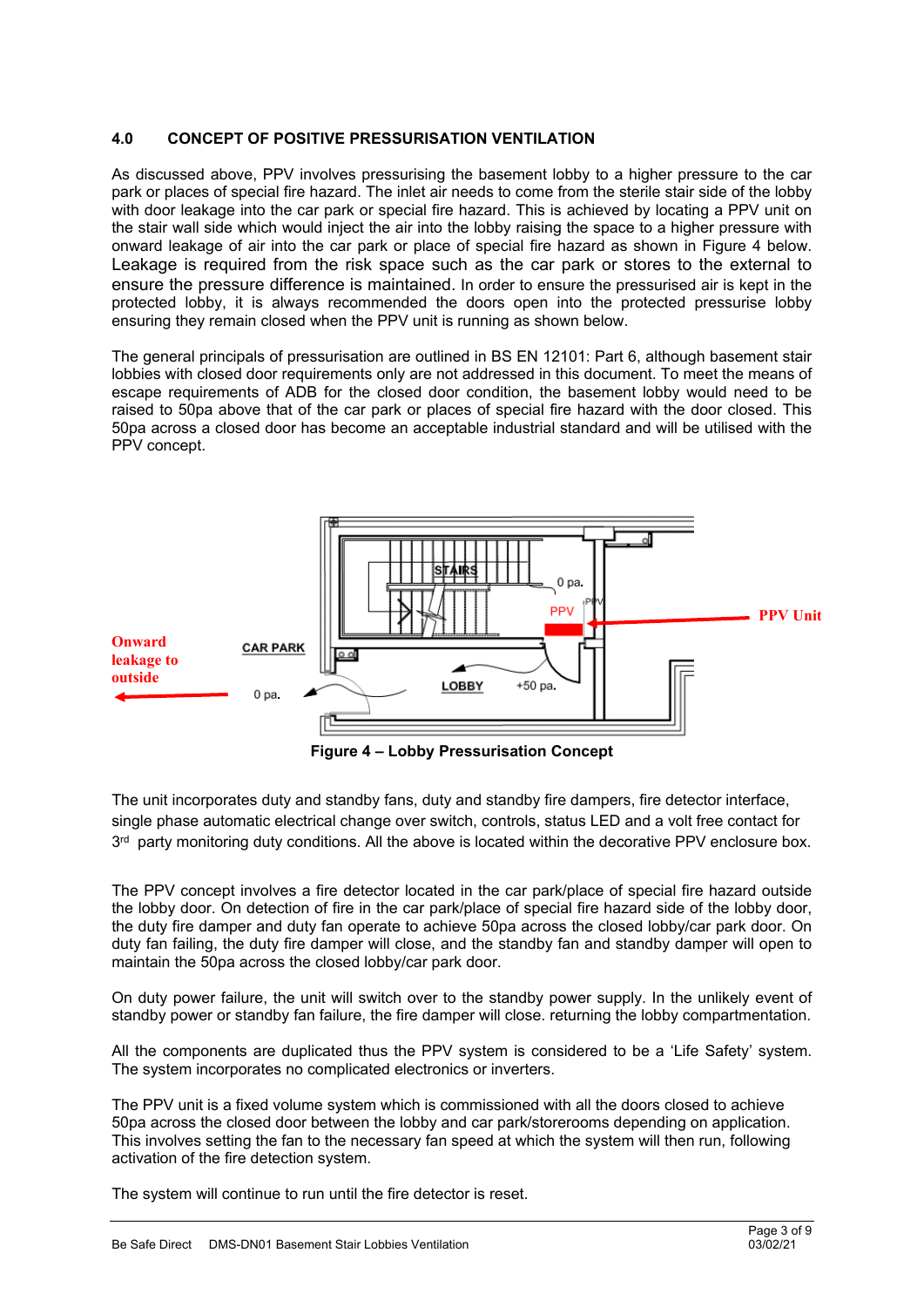## **5.0 SYSTEM CAPABILITY**

The Daisy PPV unit incorporate one small duty and one standby supply low temperature fan housed within the enclosure. Each of the fans is capable of delivering 0.5m<sup>3</sup>/s at an operating pressure of 50pa. This will provide a pressure difference of 50 pa across a total leakage area of  $0.08<sup>m2</sup>$  assuming an airtight fire compartment.

It is critical the Client is advised of the importance of an **airtight compartment** with the only leakage through the access fire doors. The pressure difference will not be achieved from a leaky enclosure as the fan is developing a volume to overcome the leakage across a British Standard fitted fire door.

Table 1 below shows the typical leakage areas for British Standard tested and fitted fire and lift doors and is an extract from BS EN 12101: Part 6 (Table A.3).

| <b>Element</b>                                                                                      | Leakage<br>area $(m2)$ | <b>Volume to</b><br>achieve<br>50pa $(m^3/s)$ |  |  |  |
|-----------------------------------------------------------------------------------------------------|------------------------|-----------------------------------------------|--|--|--|
| PPV unit capability                                                                                 | 0.08                   | 0.500                                         |  |  |  |
| Single leaf door in rebated frame opening into a<br>pressurised space (2m high, 0.8m wide)          | 0.01                   | 0.060                                         |  |  |  |
| Single leaf door in rebated frame opening outwards from a<br>pressurised space (2m high, 0.8m wide) | 0.02                   | 0.120                                         |  |  |  |
| Double leaf door (2m high, 1.6m wide)                                                               | 0.03                   | 0.180                                         |  |  |  |
| Lift landing doors (2m high, 1.6m wide)                                                             | 0.06                   | 0.350                                         |  |  |  |
| Table 1 - Leakane Areas for RS Doors                                                                |                        |                                               |  |  |  |

**Table 1 – Leakage Areas for BS Doors**

When all the doors opening onto the pressurised lobby are added together, the leakage area cannot exceed 0.08m<sup>2</sup>.

In addition to the above the swing of the door also needs to be considered. Where the fire door opens into the pressurised space, the doorstops will prevent the door being pushed out as the pressure builds up. This is the recommended door swing.

On lobbies with the doors opening out of the space, door closures of a heavy duty may be required to keep the door closed against the pressures. These needs to be considered by the Design Team and Approving Authorities. Door closer can only be selected after the PPV unit is commissioned.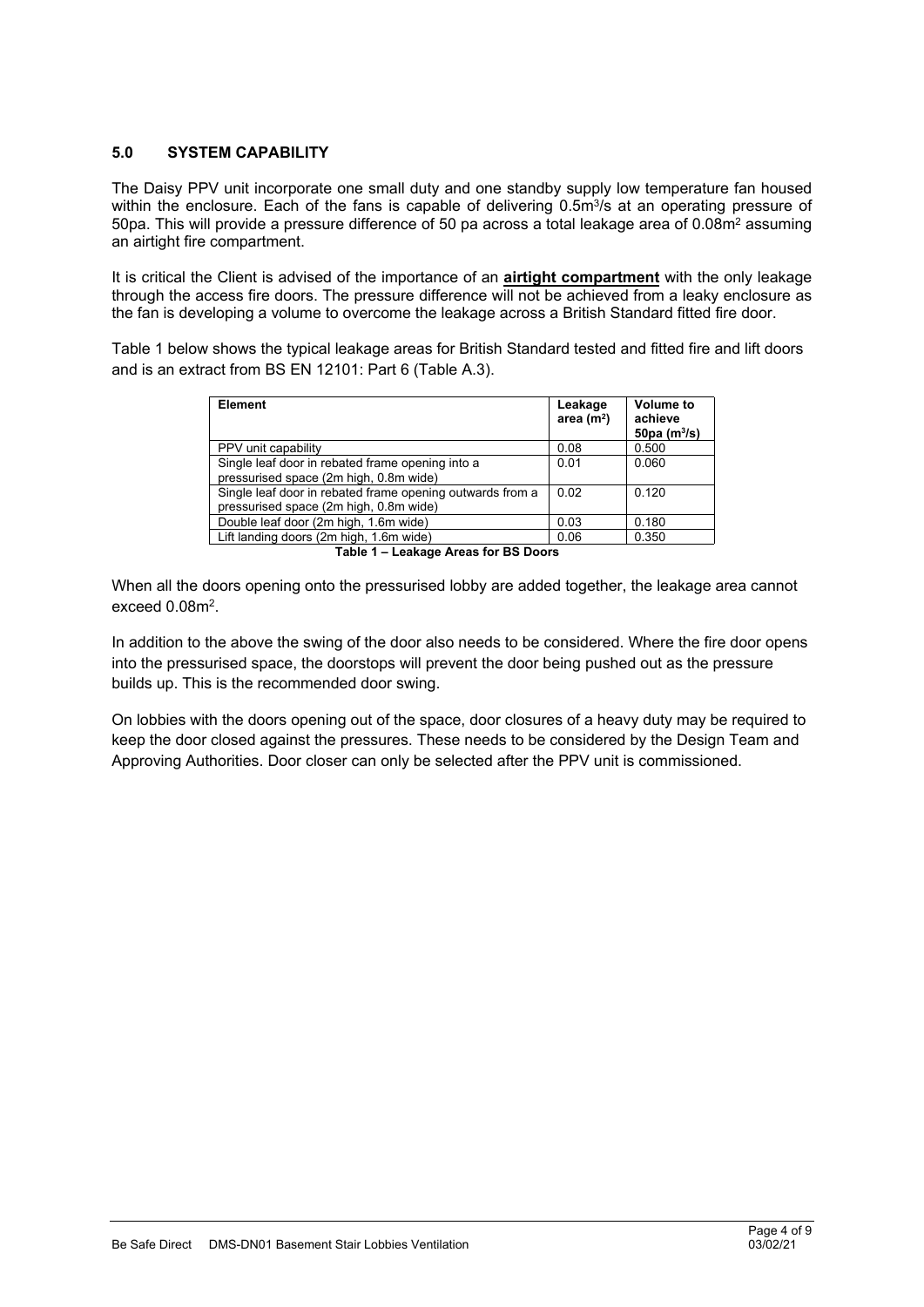The following section looks at the leakage due to fire doors both for circulation and lifts.

## **Case 1**

PPV unit fitted on stair wall side of stair/lobby door injecting air from the stair into the lobby to raise the lobby to 50pa above the surrounding spaces.

Two single fire doors  $(0.01m^2 + 0.01m^2)$  =

0.02m<sup>2</sup> leakage area

Pressurised lobby acceptable as less than 0.08m<sup>2</sup> leakage from lobby



## **Case 2**

PPV unit fitted on lift lobby side of lift lobby/lobby door injecting air from the lift lobby into the lobby to raise the lobby to 50pa above the surrounding spaces. This includes the car park and the bin store.

Three single fire doors  $(0.01 \text{m}^2 \times 3)$  =

#### 0.03m<sup>2</sup> leakage area

The two small cupboards to right of lift lobby/lobby door are horizontally fire stopped at ground level, thus no leakage.

The bin store needs to have onward leakage to the outside to avoid the store reaching equal pressure to lobby.

Pressurised lobby acceptable as less than 0.08m<sup>2</sup> leakage from lobby

#### **Case 3**

If we look at Case 2 but try to pressurise the lift lobby, we will have 2 lift doors and one single door to consider in the leakage calculation. This would be as follows:

Two lift doors  $(0.06m^2 \times 2)$  + lobby door  $(0.02 \text{ m}^2)$ 

#### 0.14m<sup>2</sup> leakage area

Pressurised lift lobby would not be acceptable as leakage area exceeds 0.08m<sup>2</sup> leakage from the lift lobby. This demonstrates why we cannot have a lift within the pressurised lobby.

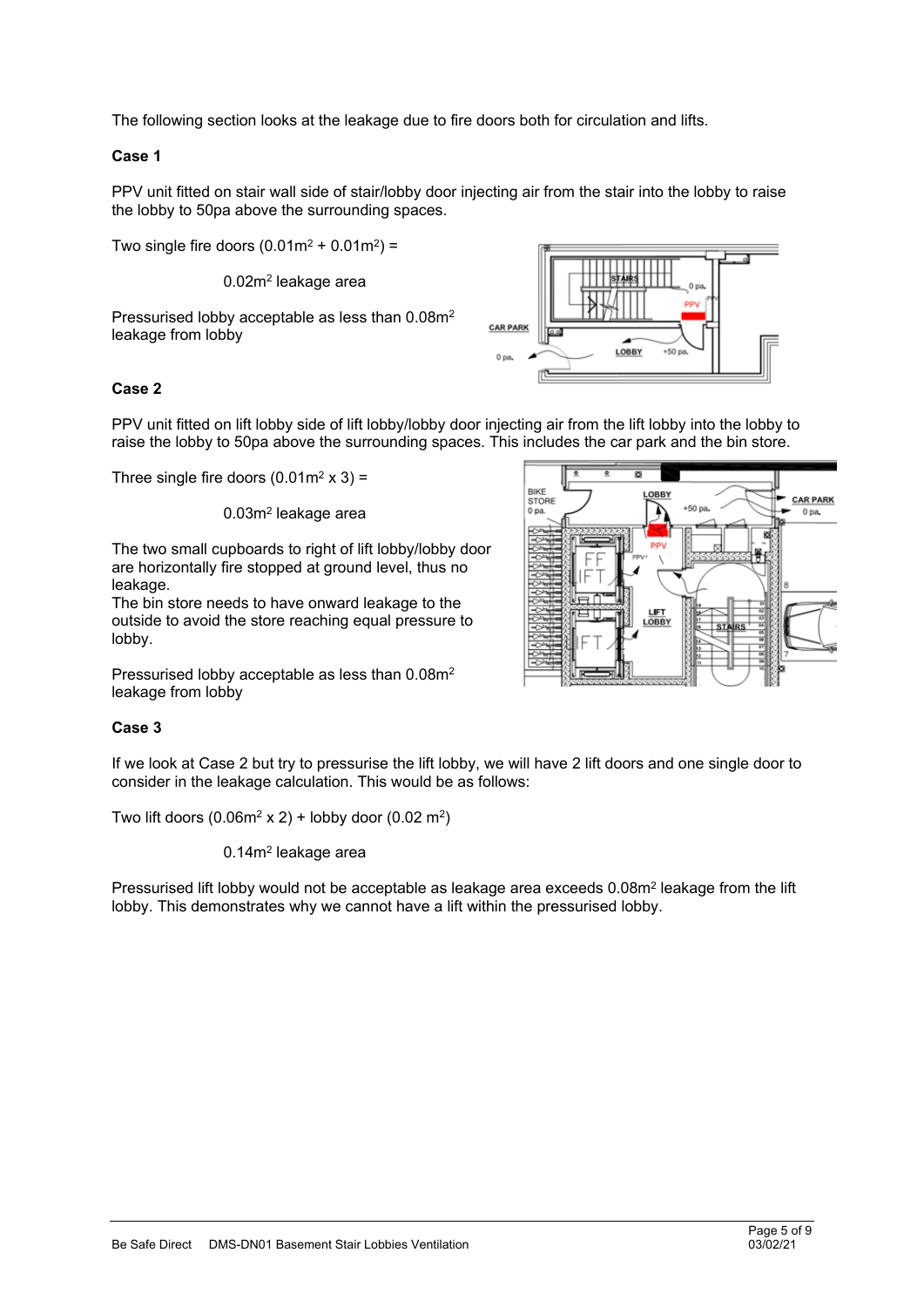#### **6.0 INSTALLATION**

The PPV unit slides into a structural compartment wall opening 800mm x 300mm as shown below. The opening can be in the horizontal or vertical orientation.

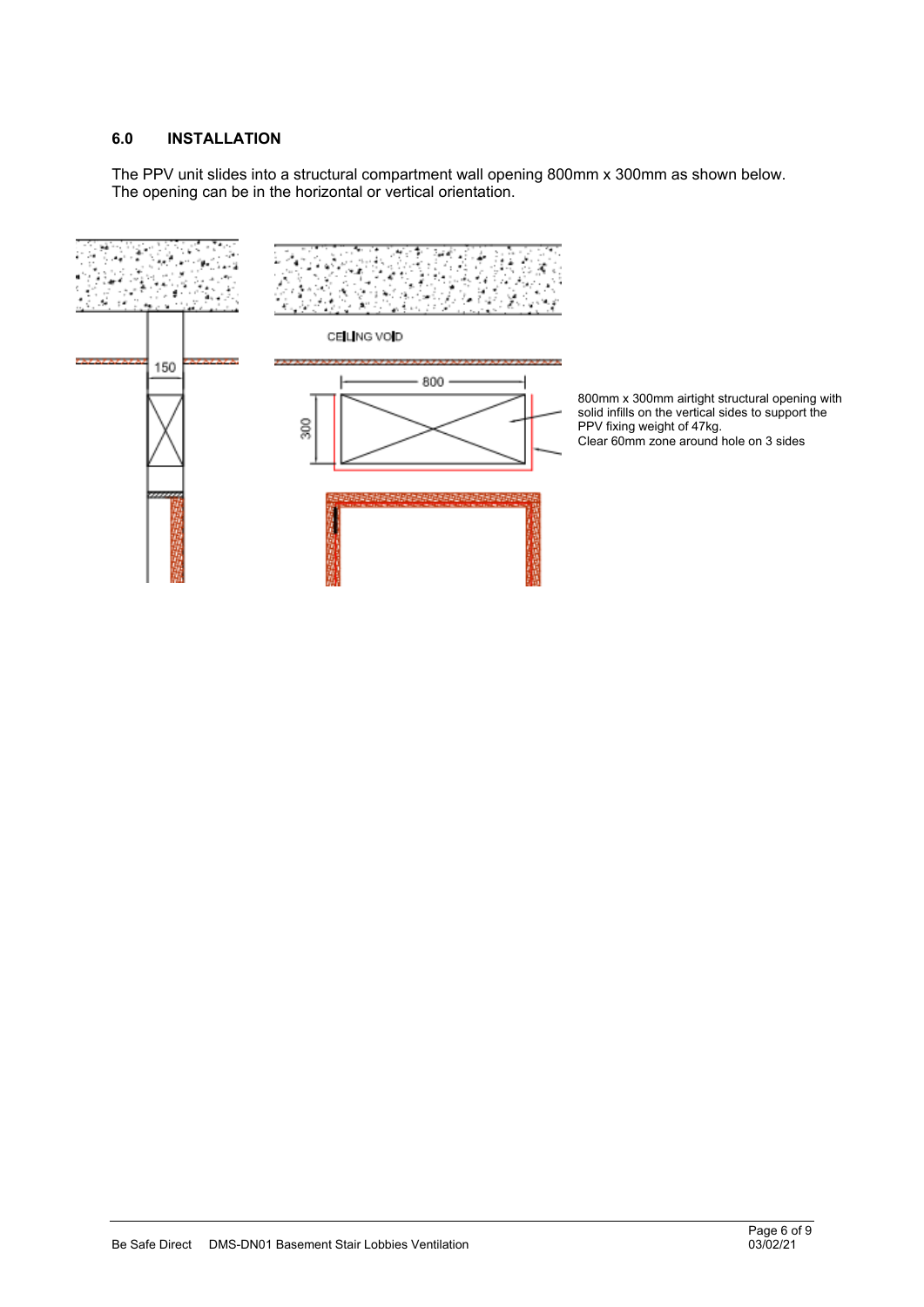The PPV unit slides into the structural opening from the sterile side with the PPV fire damper sitting in the structural opening to provide the necessary compartmentation. The PPV dimensions are shown below.



Access is required to the back of the unit at position 'B'. This is where commissioning and maintenance is carried out.

The diagram below shows the cable requirements to the PPV unit.



# PPV WIRING REQUIREMENTS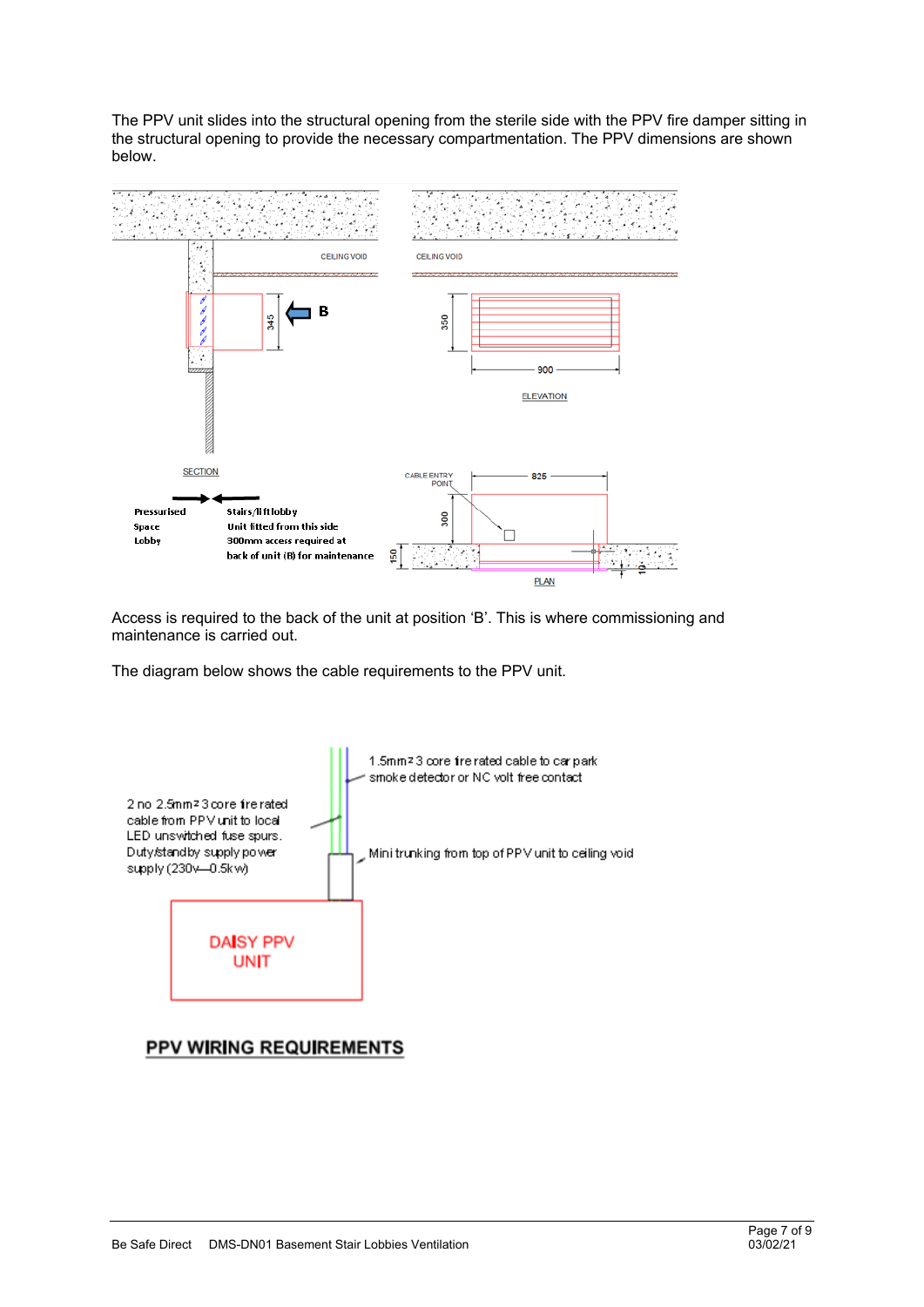## **7.0 IMPORTANT CONSIDERATIONS**

- 1) Pressurised lobby enclosure needs to be of airtight construction with the only leakage between circulation doors and the frames. No other leakage paths are allow from the pressurised lobby.
- 2) The PPV unit should be positioned on the non-risk wall side of the pressured space as shown in Figure 4 so the sterile clean air is injected into the pressurised space. This will also protect the PPV unit from the hot gases impinge on the PPV casing.
- 3) Sufficient makeup air should be available to the PPV unit fan inlet.
- 4) To allow the pressure difference to be maintained, it is necessary to have leakage from the risk area outside the pressurised space to outside the building. In the case of car parks, this is normally achieved by the car ramp or ventilation. In the case of stores, dedicated natural ventilation should be provided.
- 5) The PPV unit can be positioned in the vertical or horizontal position.
- 6) Lift door should be avoided in the pressurised lobby as they create a large leakage area. It is our recommendation not to pressurise a lobby containing a lift door.
- 7) Fire doors should be fitted to the British Standard tested criteria.
- 8) Leakage consideration should be made to all fire doors, lift doors, cupboard doors and any openings within the pressurised lobby.
- 9) Vertical riser compartments should be made airtight at floor and ceiling level.
- 10) The leakage area across all openings should not exceed 0.08m<sup>2</sup> .
- 11) Double doors add an additional 50% leakage area.
- 12) Where any ventilation grills are provided, they will need to be of an airtight standard during fire mode.
- 13) We recommend doors should open into the pressurised space to ensure they remain closed when the PPV unit is running. Where the Client chooses not to follow this recommendation, they need to discuss implication with the design team and Approval Authorities.
- 14) We recommend the power supplies are monitored by  $3<sup>rd</sup>$  party controls which will allow power supply failure to be identified.
- 15) Prior to ordering or installing a PPV Unit, the PPV concept should be agreed and signed off by the Approving Authorities.

# **8.0 DOCUMENTATION**

Further documentation of the concept is provided by a  $3<sup>rd</sup>$  party Fire Consultancy, in their report titled 'Positive Pressurisation Ventilation Review, Generic Application to Stair Lobbies & Place of Special Fire Hazard'. This includes documentation on the research carried out.

Information on the Installation & maintenance is provided in the document titled 'Daisy PPV Unit, Installation & Maintenance Manual'.